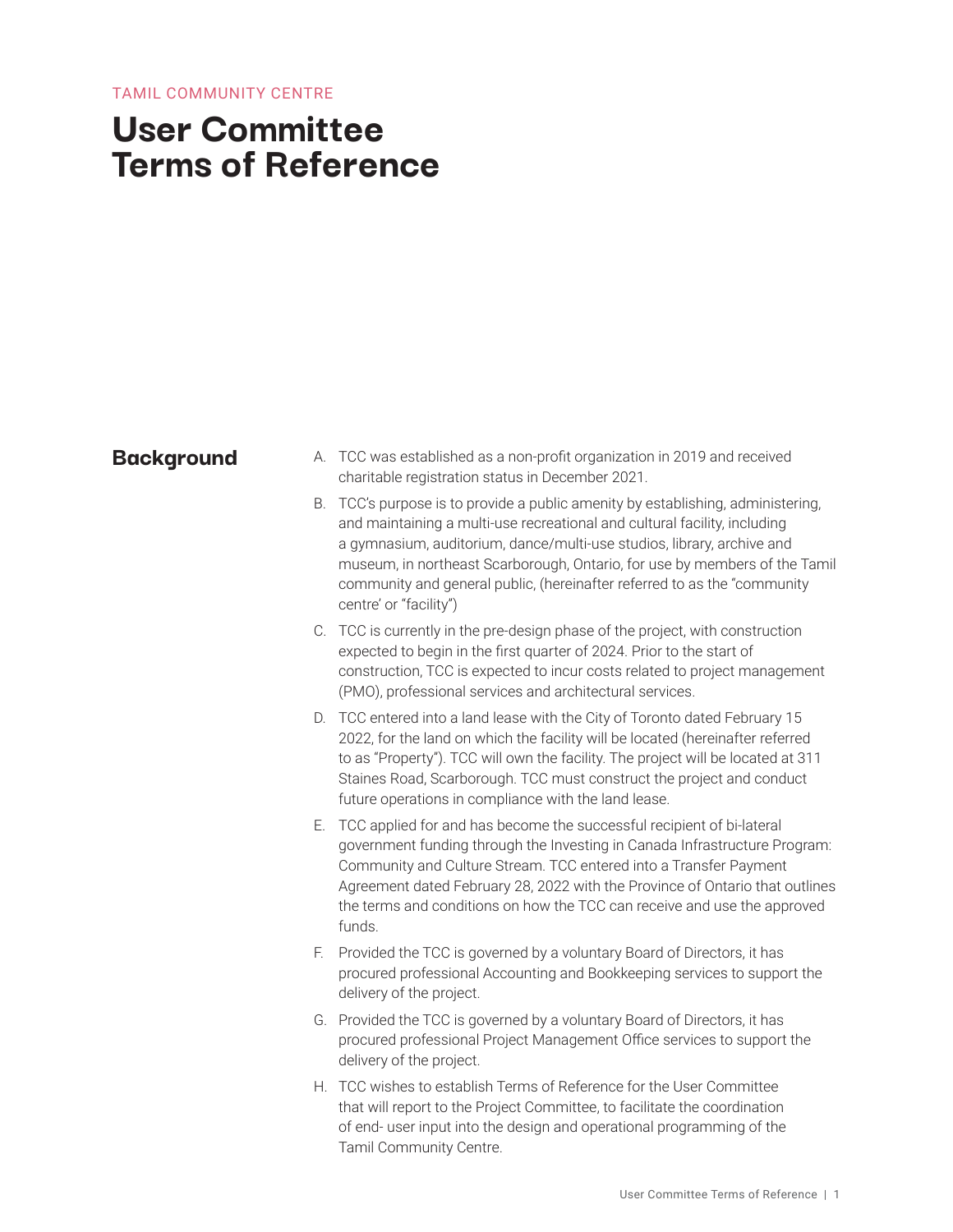#### **Interpretation**

#### **CONFLICTS**

- A. In the event of a conflict between these Terms of Reference and the TCC's incorporation documents, the incorporation documents will govern.
- B. In the event of a conflict between these Terms of Reference and the Project Committee Terms of Reference, the Project Committee Terms of Reference will govern.

#### **AMENDMENTS**

These Terms of Reference may only be amended, supplemented or replaced by TCC Board of Directors approval.

## 02

### **Mandate and Membership**

#### **MANDATE**

As more particularly defined in these Terms of Reference, the User Committee is constituted to participate in the coordination of end-user input into the design and operational programming of the Tamil Community Centre on behalf of the TCC Board of Directors. This specifically includes:

- A. to provide User input to the design process via the Project Committee;
- B. to contribute to the development the TCC functional space program, particularly in respect of the User requirements;
- C. to act as a bridge between the Project Committee and the extended Tamil community and stakeholders;
- D. to participate in and contribute to design reviews;and
- E. to prepare reports in support of the above

#### **MEMBERSHIP**

The number of members on the User Committee will be determined by the TCC Board of Directors.

#### **TERM**

User Committee members are entitled to serve for a term equal to when the project reaches substantial completion.

#### **CHANGES**

The TCC Board of Directors can change their respective nominees at any time, provided however that in recognition of the long-term nature of the Project:

- A. they will use reasonable efforts to minimize turnover of its nominees;
- B. they will use reasonable efforts to help replacement nominees get up to speed with the User Committee's activities; and
- C. where they expect to change a nominee, they may invite the replacement nominee to participate in User Committee meetings as a non-voting observer prior to the change of nominee to facilitate the transition.

#### **CHAIR**

The Chair of the User Committee will be appointed by the TCC Board of Directors.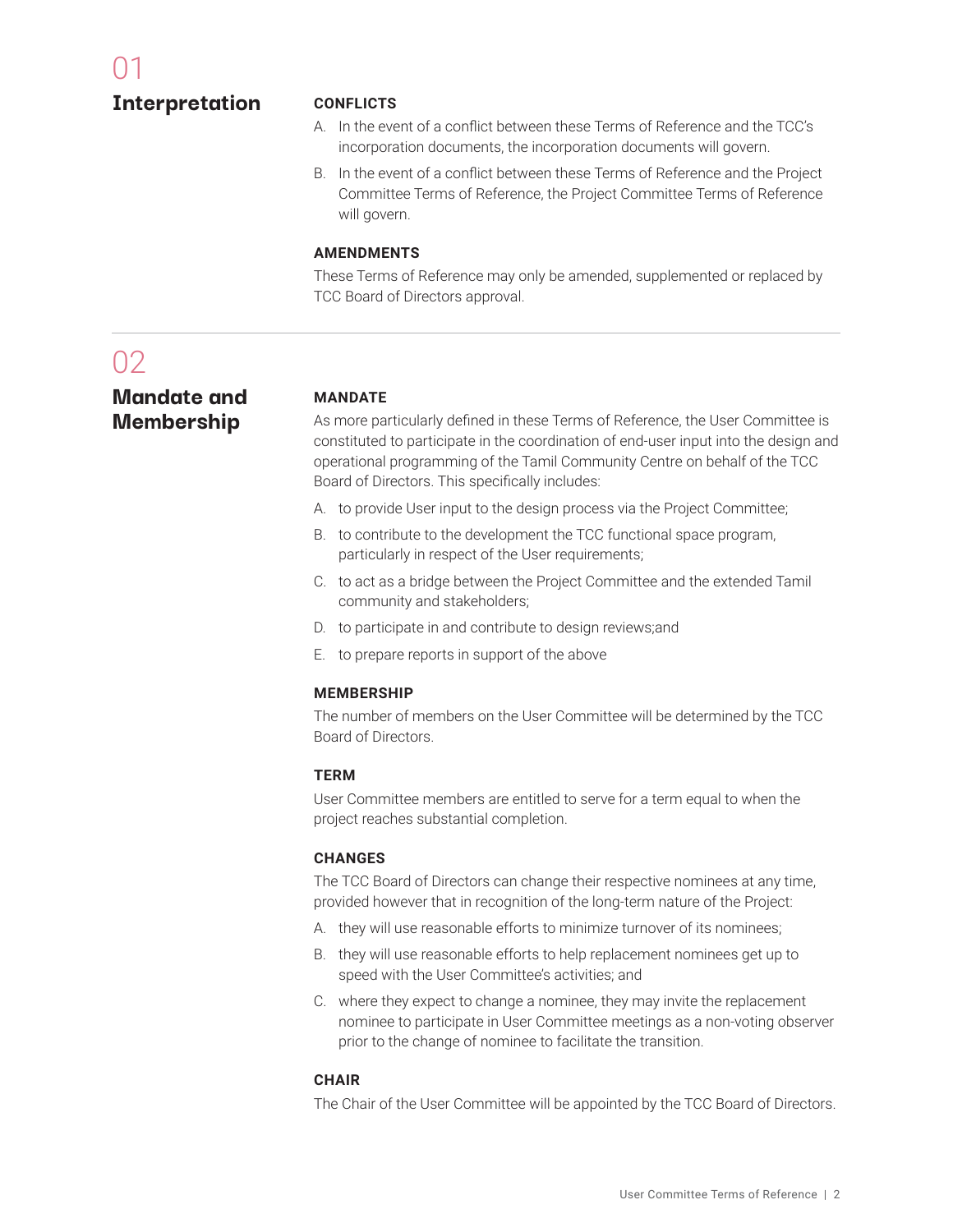### **Responsibilities and Authority**

#### **DESIGN APPROVAL**

The User Committee will review, evaluate and make recommendations with respect to the design of the Tamil Community Centre, subject to the following:

- A. the Project Committee will solicit feedback from the User Committee (constituted in accordance with Article 5 below) prior to making decisions or final recommendations about the building program and interior space configurations of the Tamil Community Centre and will give the User Committee a reasonable opportunity to provide such feedback. To solicit such feedback, the Project Committee will refer specific questions to the User Committee and will reasonably consider the feedback of the User Committee in respect of those questions;
- B. all decisions of the Project Committee with respect to the internal design of the Tamil Community Centre will be subject to the approval of the User Committee ; and
- C. in evaluating the design, the Project Committee will have regard to any cost constraints arising from the proposed financing of the Project.

#### **TCC APPROVAL PROCESSES**

To the extent that the Project, or any aspect thereof, requires any approvals by the TCC Board of Directors in accordance with the Applicable Policies:

- A. the User Committee will support the Project Committee by providing information and recommendations to include as part of any request for approval; and
- B. representatives of the User Committee may be requested to appear and make representations at any meeting during which such approval is being requested or considered.

#### **PROJECT BUDGETS**

The User Committee will at all times make recommendations that are not inconsistent with the budgets that have been approved for the Project.

#### **OTHER**

The User Committee will do such other acts and carry out such other duties as the User Committee considers necessary or advisable in respect of its mandate as set out in Article 2.

#### **APPROVAL RIGHTS**

Where these Terms of Reference provide a right of approval to the User Committee, the Project Committee will not undertake a design decision that is the subject of such right of approval until the approval of the User Committee is obtained.

#### **LIMITATIONS**

The User Committee is not an agent of the TCC and does not have the power or authority to enter into binding commitments on behalf of the TCC.

# 04

#### **Meetings REGULAR MEETINGS**

The User Committee will meet at least once a month, unless the User Committee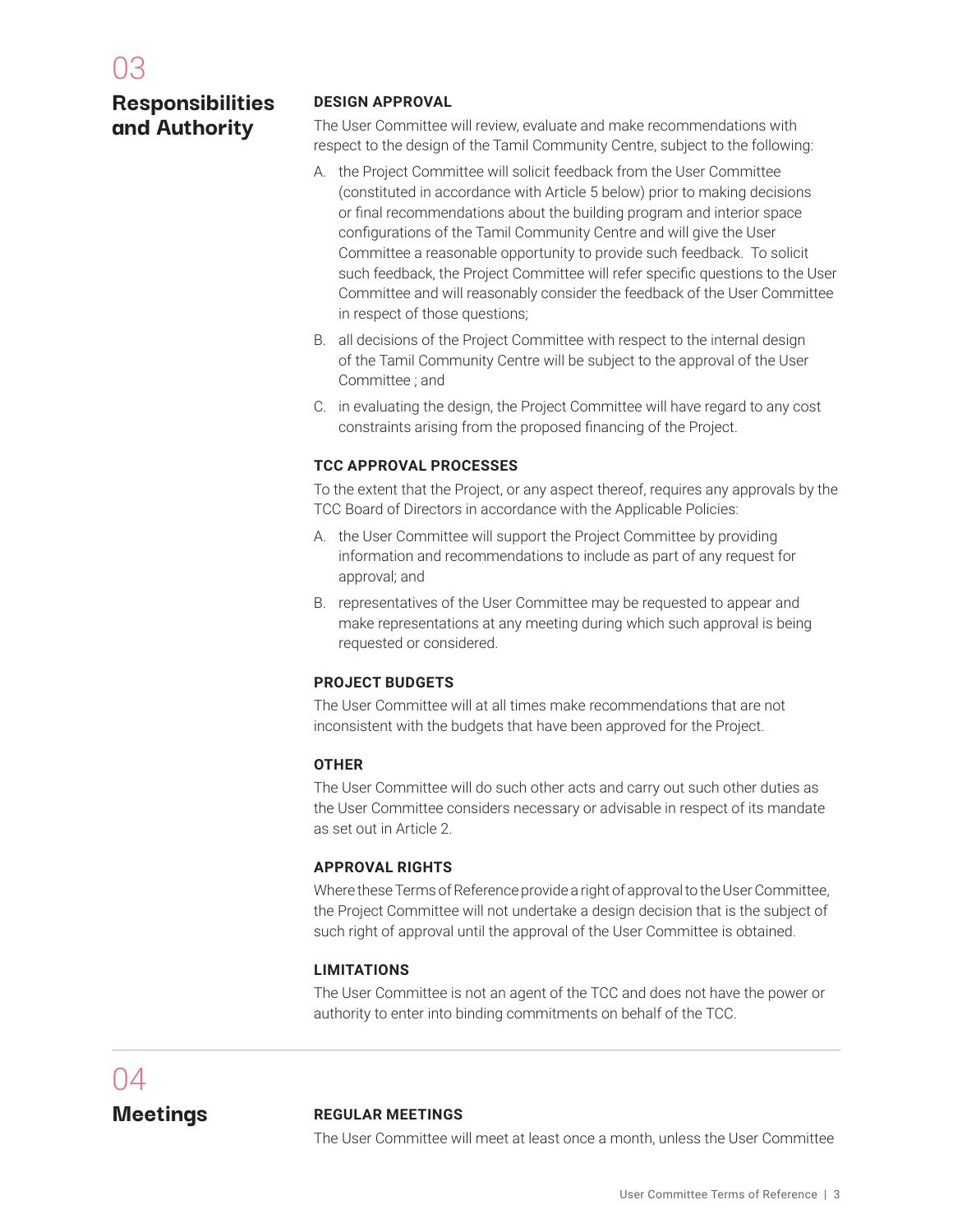decides to meet more or less frequently, having regard to the schedule and status of the Project.

#### **LOCATION OF MEETINGS**

Unless otherwise agreed by the User Committee, all meetings will be held through virtual platforms.

#### **ATTENDANCE**

All members will use reasonable efforts to attend all meetings of the User Committee, provided that where a member is unable to attend, he or she will give the User Committee as much notice of his or her expected absence as is practicable.

#### **QUORUM**

Quorum for the conduct of business of the User Committee will be a simple majority of committee members.

#### **AGENDA**

The chair of the User Committee will prepare and circulate to the User Committee a draft agenda for each meeting. As the first order of business of each meeting, the agenda will be approved, subject to any changes agreed upon by the members.

#### **MINUTES**

The User Committee will select a member to take minutes of each meeting. As the second order of business of each meeting, the User Committee will approve the minutes of the prior meeting.

#### **CHAIR**

The chair will be responsible for the orderly conduct of the meeting in accordance with the agenda. In the event that the chair is absent, the User Committee will choose an interim chair for the purposes of that meeting only.

#### **DECISIONS**

All decisions of the User Committee will be made by majority vote of those present or represented by proxy at a meeting of the User Committee. In the event of a tie, the chair of the User Committee will not have a deciding vote. Decisions may also be made in writing signed by all members of the User Committee. Where a vote is tied, the User Committee will first use reasonable efforts to resolve the applicable issue and to vote again, provided that if the stalemate is not broken, then the decision will be escalated to the Project Committee.

#### **ACTION ITEMS**

As the final order of business of each meeting, the User Committee will agree on a list of tasks to be completed in time for the next meeting and will decide which member(s) will be responsible for each task. Members will use reasonable efforts to complete their assigned tasks in a timely manner.

#### **DEADLOCKS**

In the event that the User Committee is deadlocked, the Project Committee will meet to resolve the deadlock in good faith and in a timely manner.